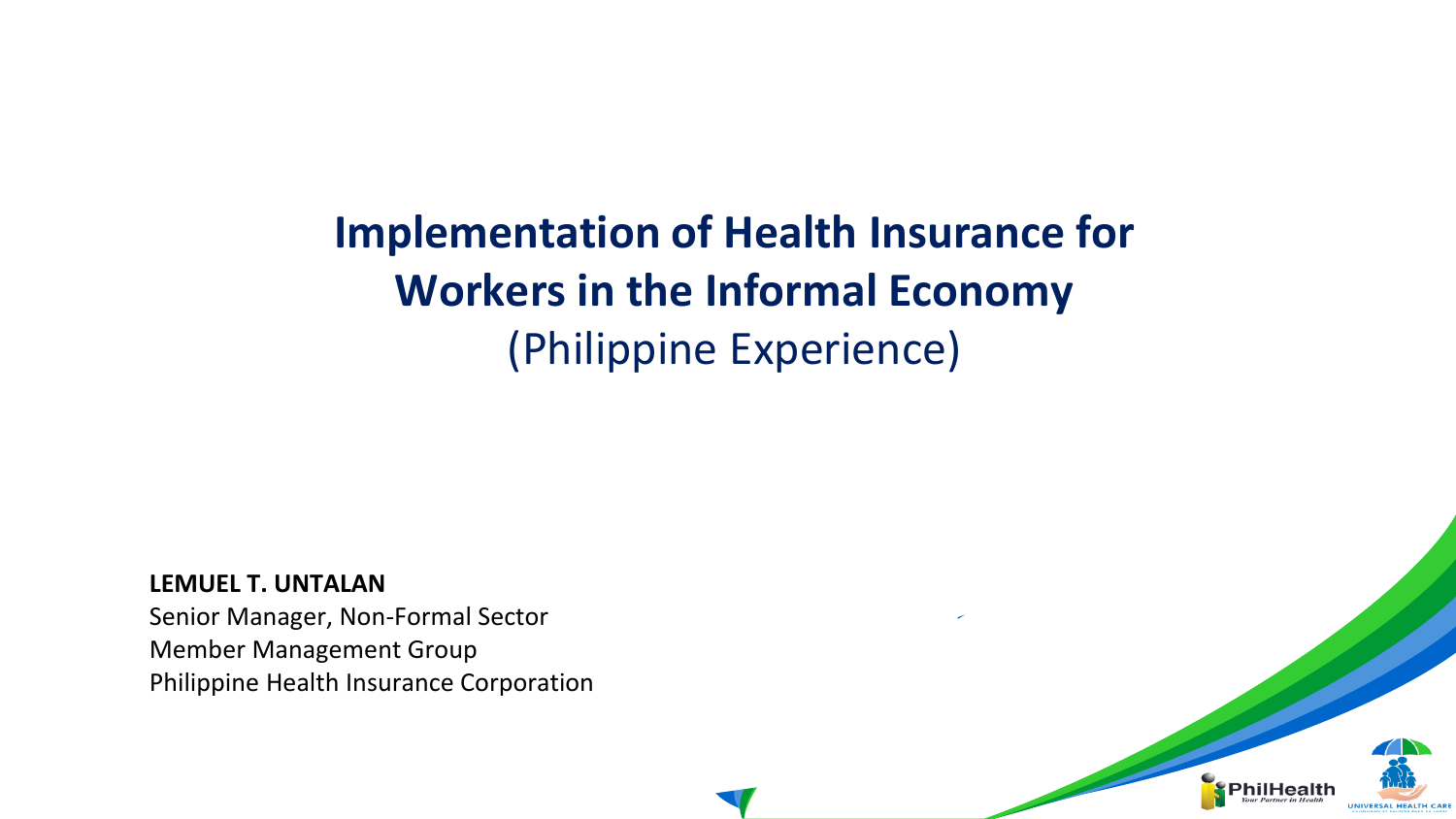### **Outline of Presentation**

- **Situationer** 
	- A. National Health Insurance Program (NHIP)
	- B. Philippine Informal Economy Workers
	- C. Status of Coverage of the Informal Economy Workers Under the NHIP
- II. Challenges in the Coverage of the Informal Economy Workers
- III. Addressing the Challenges Through the Universal Health Care (UHC) Act
- IV. Strategies for Covering the Informal Economy Workers Under the UHC Act

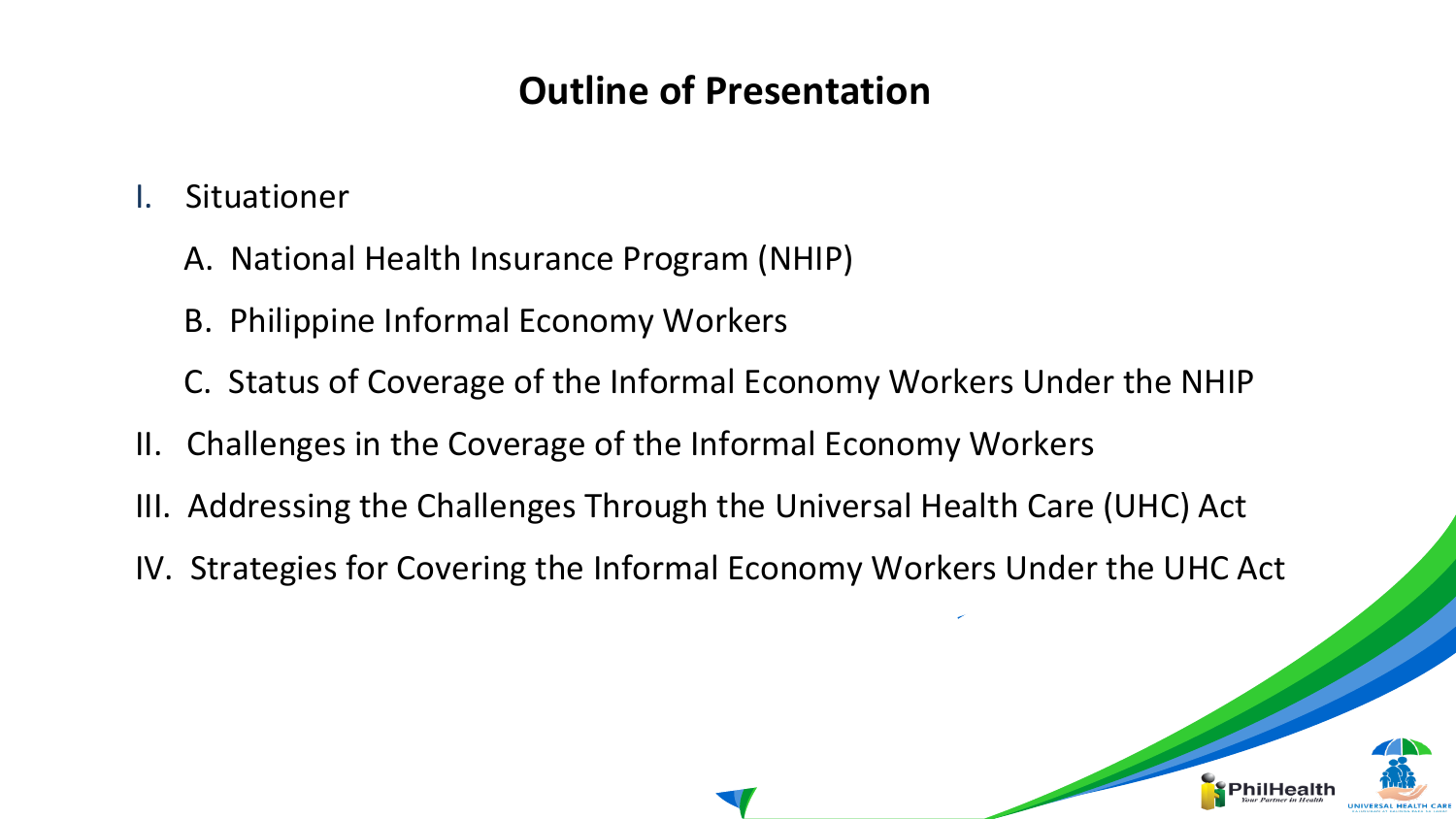### **National Health Insurance Program**



- Republic Act No. 7875 established National Health Insurance Program and created the Philippine Health Insurance Corporation (PhilHealth) in 1995 to provide health insurance coverage to all Filipinos (National Health Insurance Act of 1995)
- **Amendments** 
	- Republic Act No. 9241 (2004)
	- National Health Insurance Act of 2013, Republic Act No. 10606 (2013)
	- Universal Health Care Act, Republic Act No. 11223 (2019)

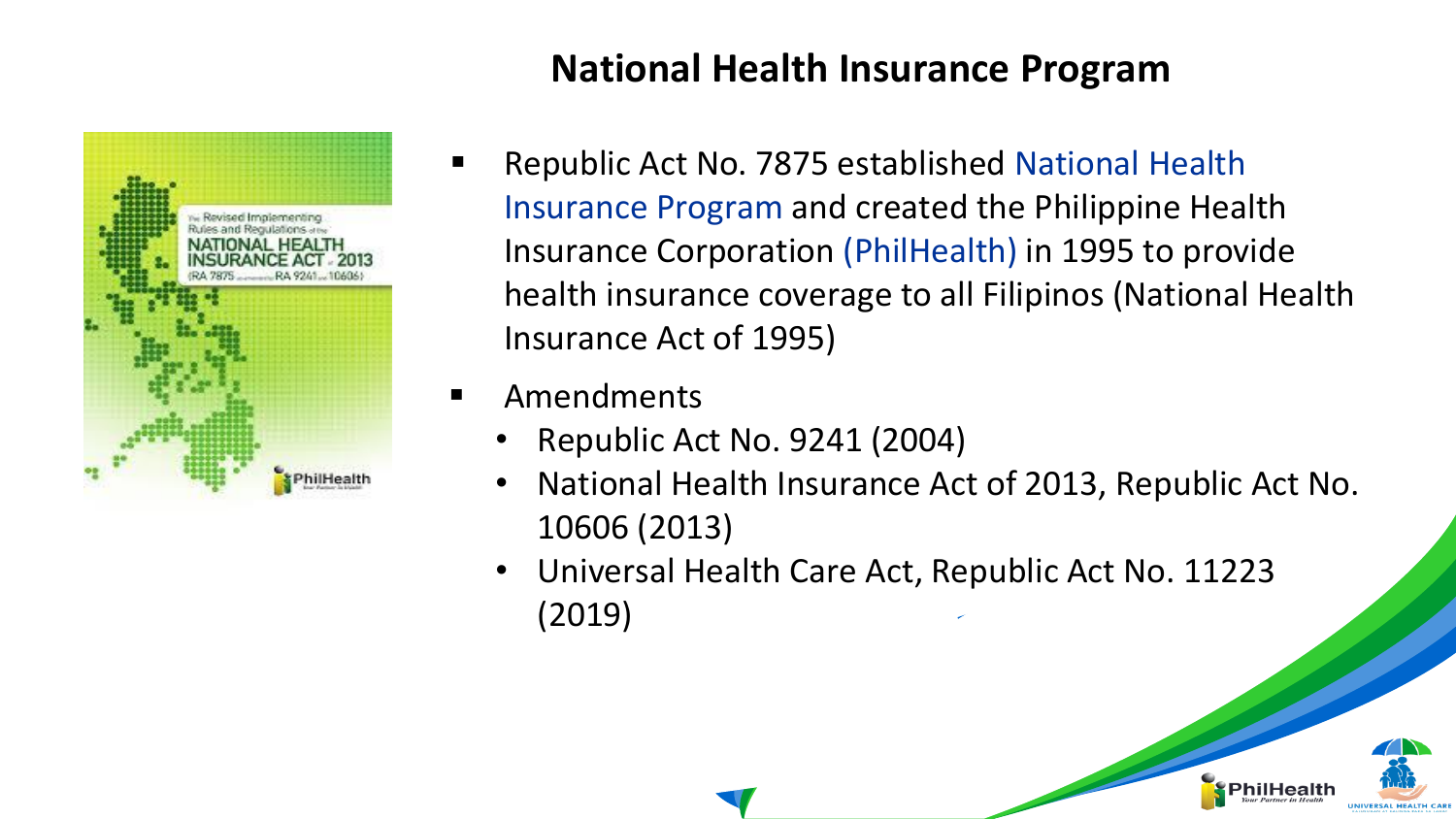### **Informal Economy Workers in the Philippines**

#### **Informal Economy**

All economic activities by workers or economic units that are - in law or in practice - not covered or sufficiently covered by formal arrangements (ILC 2002)

#### **Labor Force Survey**



■ Formal Economy Informal Economy

| Labor Force Survey (July 2020) | 41,306,000 |
|--------------------------------|------------|
| <b>Formal Economy</b>          | 24,948,824 |
| Informal Economy               | 16,357,176 |

#### Notes:

- 1. Projections based on Philippine Statistics Authority (PSA) Labor Force Survey (LFS)
- 2. The No. of Professionals is based on PSA data.
- 3. The No. of Self-Earnings is the difference in the No. of Informal Economy and Professionals

#### **Workers in the Informal Economy**

Independent, self-employed, small scale producers and distributor of goods and services (ILO)

**Informal Economy**



**Professionals Belf-Earnings** 

| <b>Informal Economy</b> | 16,357,176 |
|-------------------------|------------|
| <b>Professionals</b>    | 2,106,606  |
| Self-Earnings           | 14,250,570 |

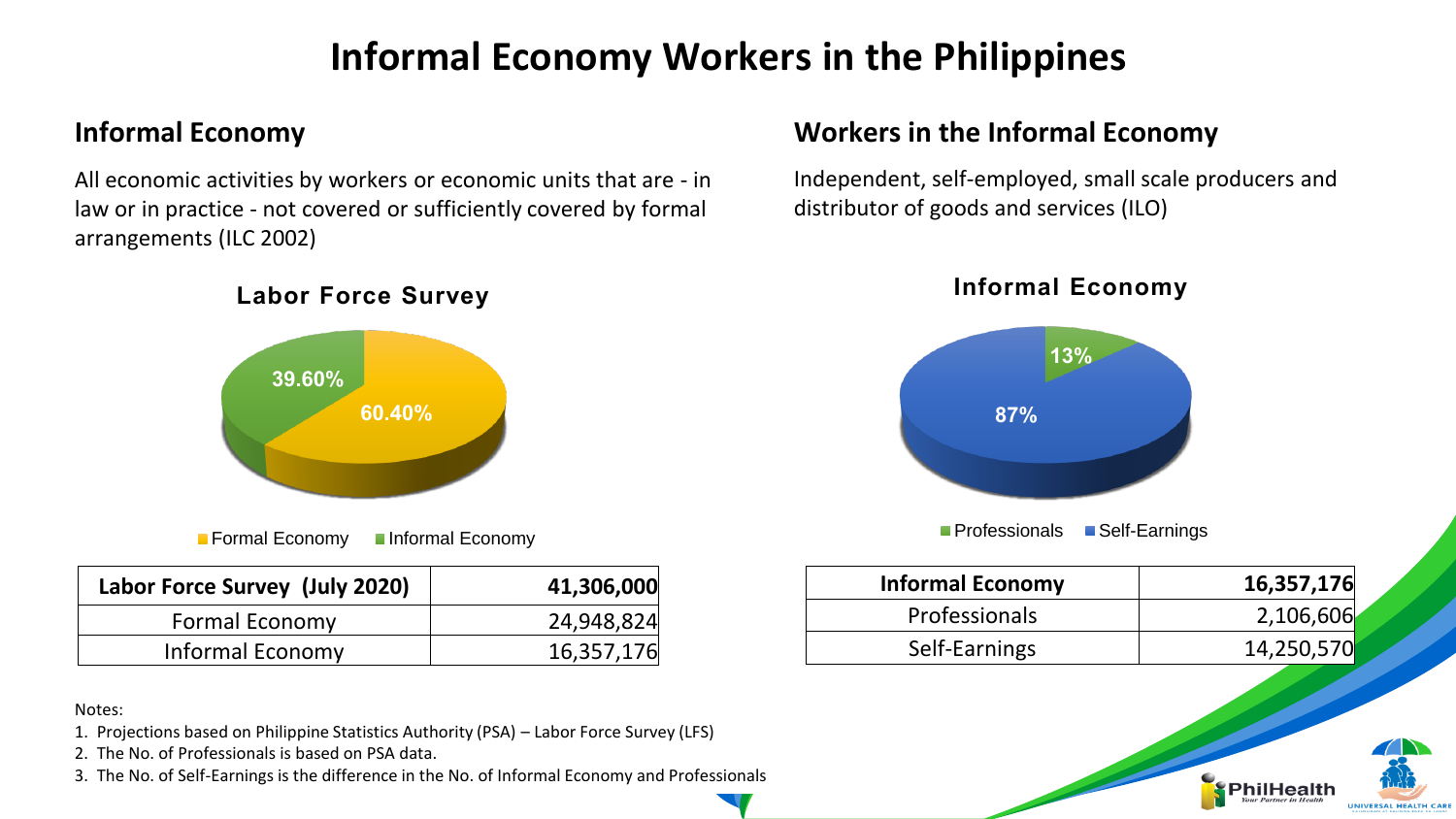### **Status of Coverage of the Informal Economy Workers under the NHIP**



Notes:

\* National Anti Poverty Commission (NAPC) generated profile based on the combined 2012 Family Income and Expenditure Survey and Labor Force (LFS)

<sup>1</sup> Households are tagged as "poor" when their per capita income is less than or equal to the poverty threshold of Php 18,934

<sup>2</sup> Households are tagged as "non poor" when their per capita income exceeds the poverty threshold but not more than 28% of poverty threshold.

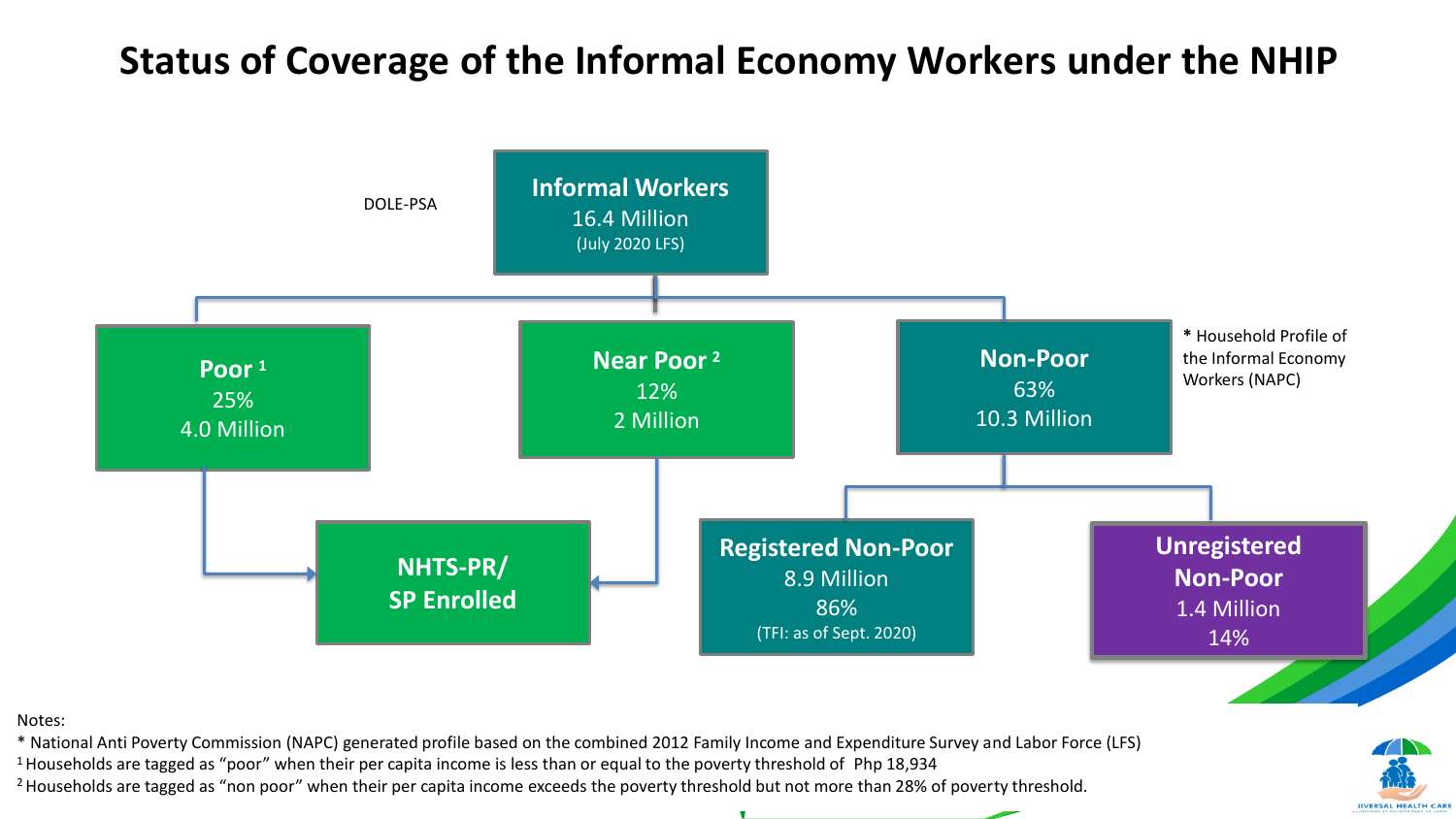## **Challenges**

#### **Low coverage and low client retention** were primarily due to:

- Inability to pay contribution due to low and unsteady income
- Limited access to payment facilities
- Voluntary nature of the program



#### **Difficulty of collecting a steady and significant stream of revenue from the informal economy workers**

Low–risk members opted not to pay

Source: PHIC.Financial Statements

- Most members pay based on the lower premium rate regardless of income
- Members receive greater share of benefit payments than its population share possibly due to adverse selection.



PhilHealth

UNIVERSAL HEALTH CAL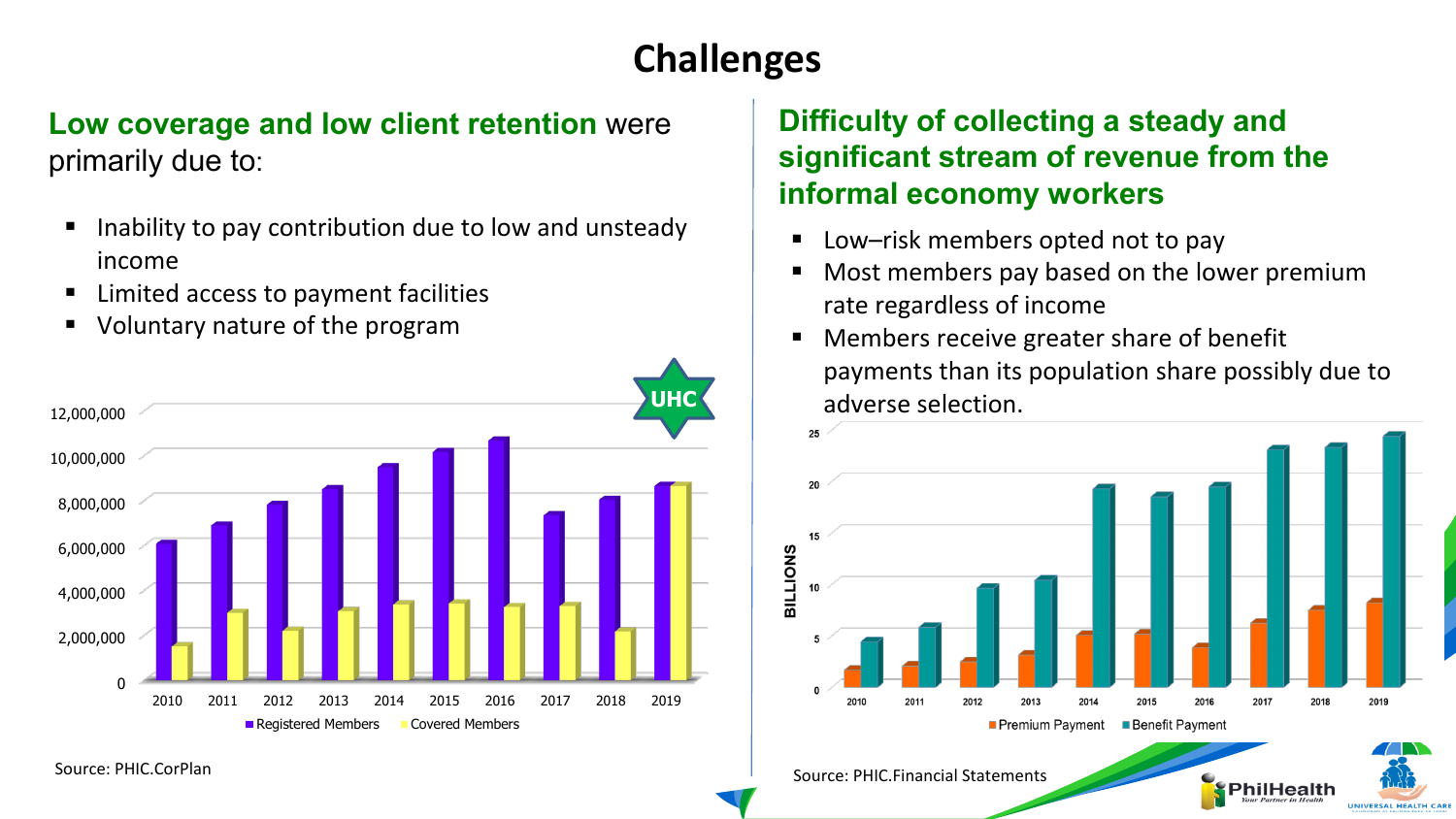## **Challenges**

### **Difficulty in determining the income and ability to pay**

- No proof of income
- Underreporting of actual income
- Most members pay the lower rate regardless of income



### **Reaching out for the remaining unregistered population**

- Difficulty in locating members
- Lack of awareness and knowledge about the program



PhilHealth

UNIVERSAL HEALTH CAR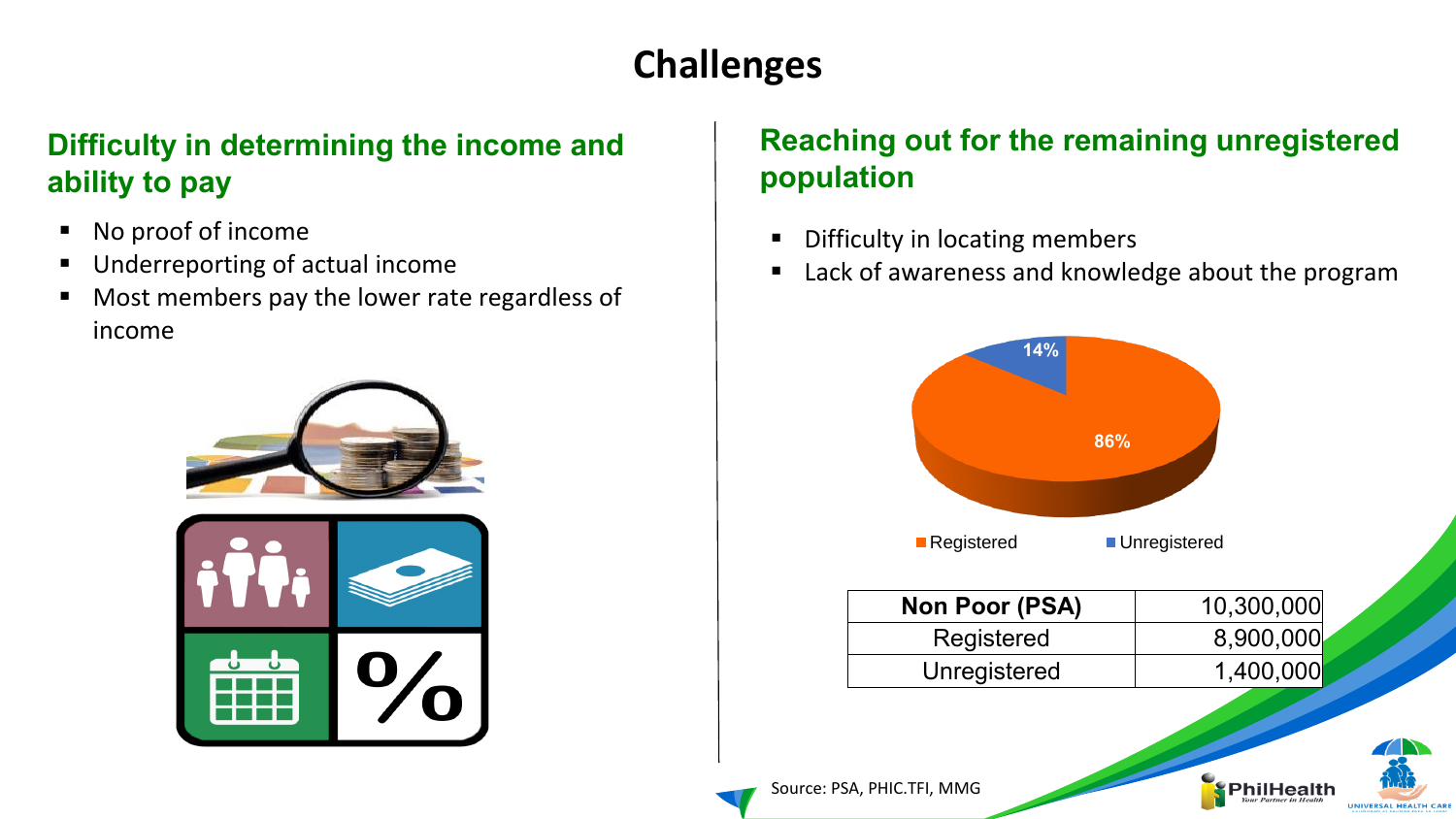### **Lessons Learned**

- **1. Government intervention, through national legislations, is critical in ensuring health insurance coverage to all the workers in the informal economy**
- **2. Payment of premium contributions has to be made mandatory to enforce collection and ensure viability of the National Health Insurance Fund.**
- **3. Know Your Customer**

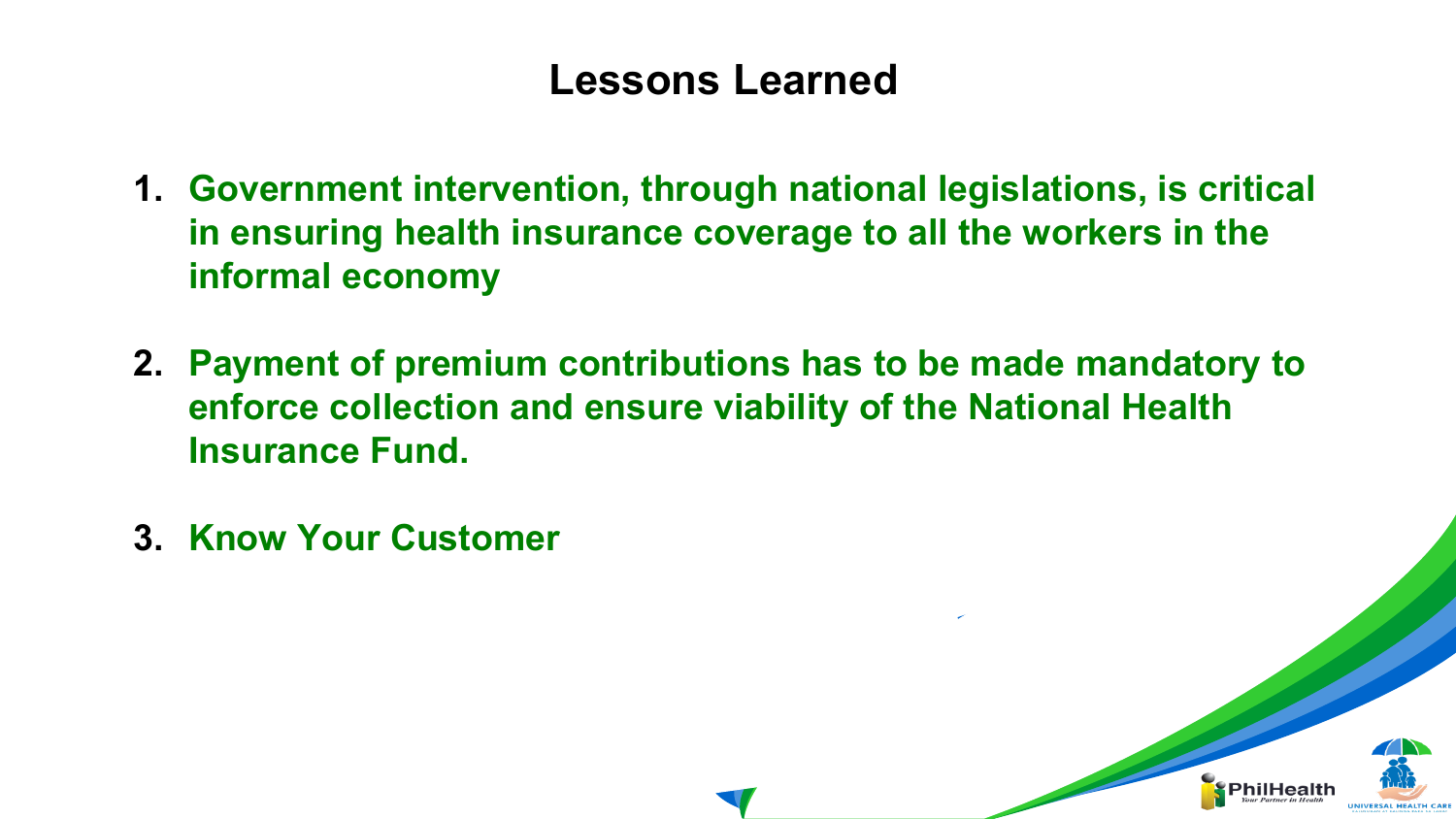

### **CLOSING THE GAP: THE UNIVERSAL HEALTH CARE (UHC) ACT** (Republic Act No. 11223)

**POPULATION COVERAGE**

"*Every Filipino citizen shall be automatically included into the NHIP*"

**SERVICE COVERAGE**

"*Every Filipino shall be granted immediate eligibility and access to preventive, promotive, curative, rehabilitative, and palliative care for medical, dental, mental and emergency health services*"

"*Every Filipino shall register with a public or private primary care provider of choice*."

"*Population-based health services shall be financed by the National Government through the Department of Health and provided free of charge at point of service for all Filipinos*"

**FINANCIAL COVERAGE**

"*Individual-based health services shall be financed primarily through prepayment mechanisms such as social health insurance, private health insurance, and HMO plans*"

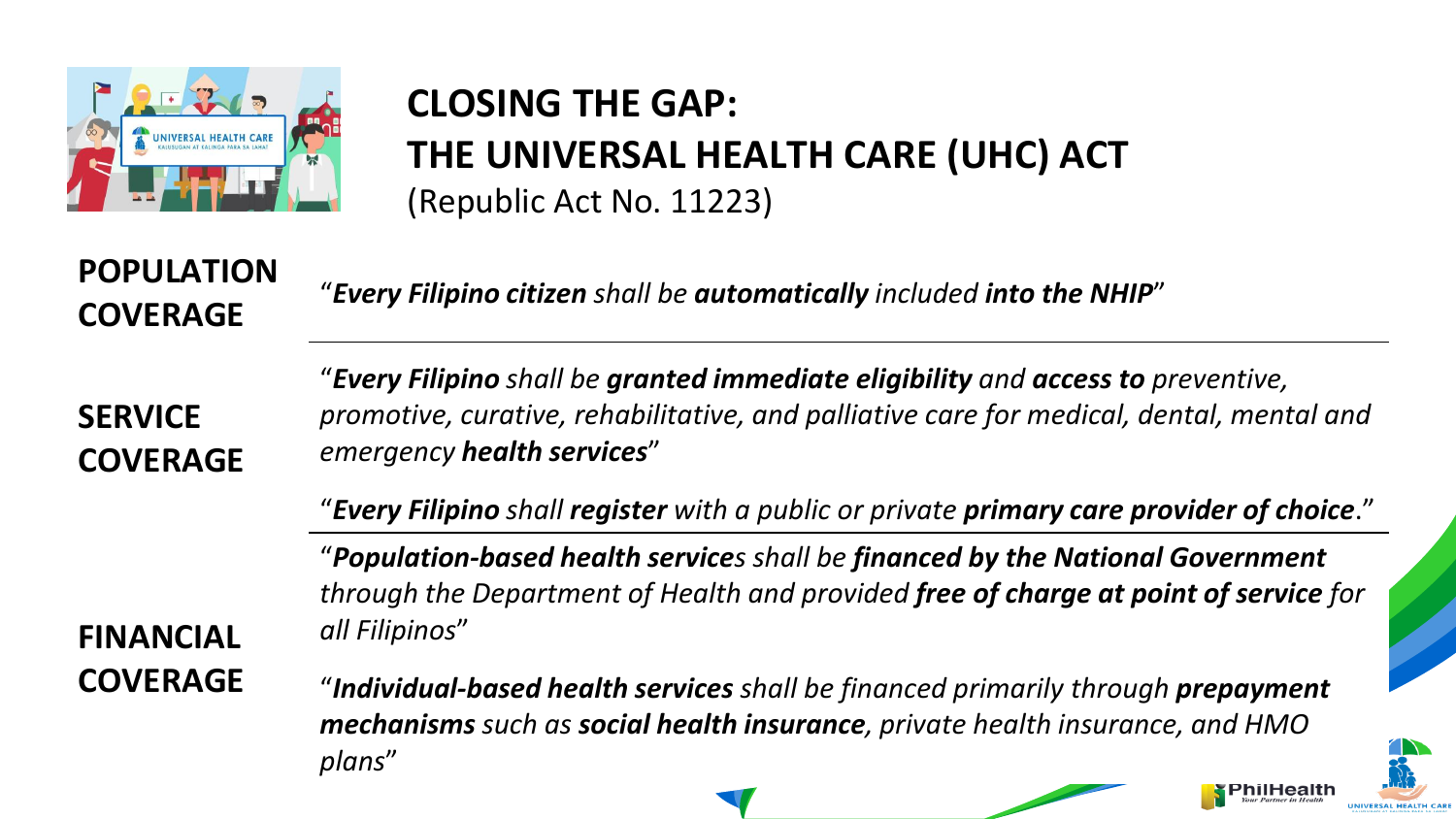

# **CLOSING THE GAP:**

**THE UNIVERSAL HEALTH CARE (UHC) ACT**

(Republic Act No. 11223)

### **PLANNED STRATEGIES**

#### ✓**Ensure that ALL Filipinos are registered with the NHIP**

- Collaboration with various stakeholders to facilitate assisted registration and updating of records of members using the Point of Service Updating and Registration System (POS-URS)
- On-line registration and updating of records thru the PhilHealth Member Portal
- Program collaboration with the implementation of the Philippine Identification System (PhilSys) under the Philippine Statistics Authority (PSA) for validation of membership database

PhilHealth

• Biometric capture for liveness check , database cleansing and anti-fraud measure

#### ✓ **Massive information dissemination and education campaign**

- Community-based in coordination with the LGUs
- Program collaboration with group partners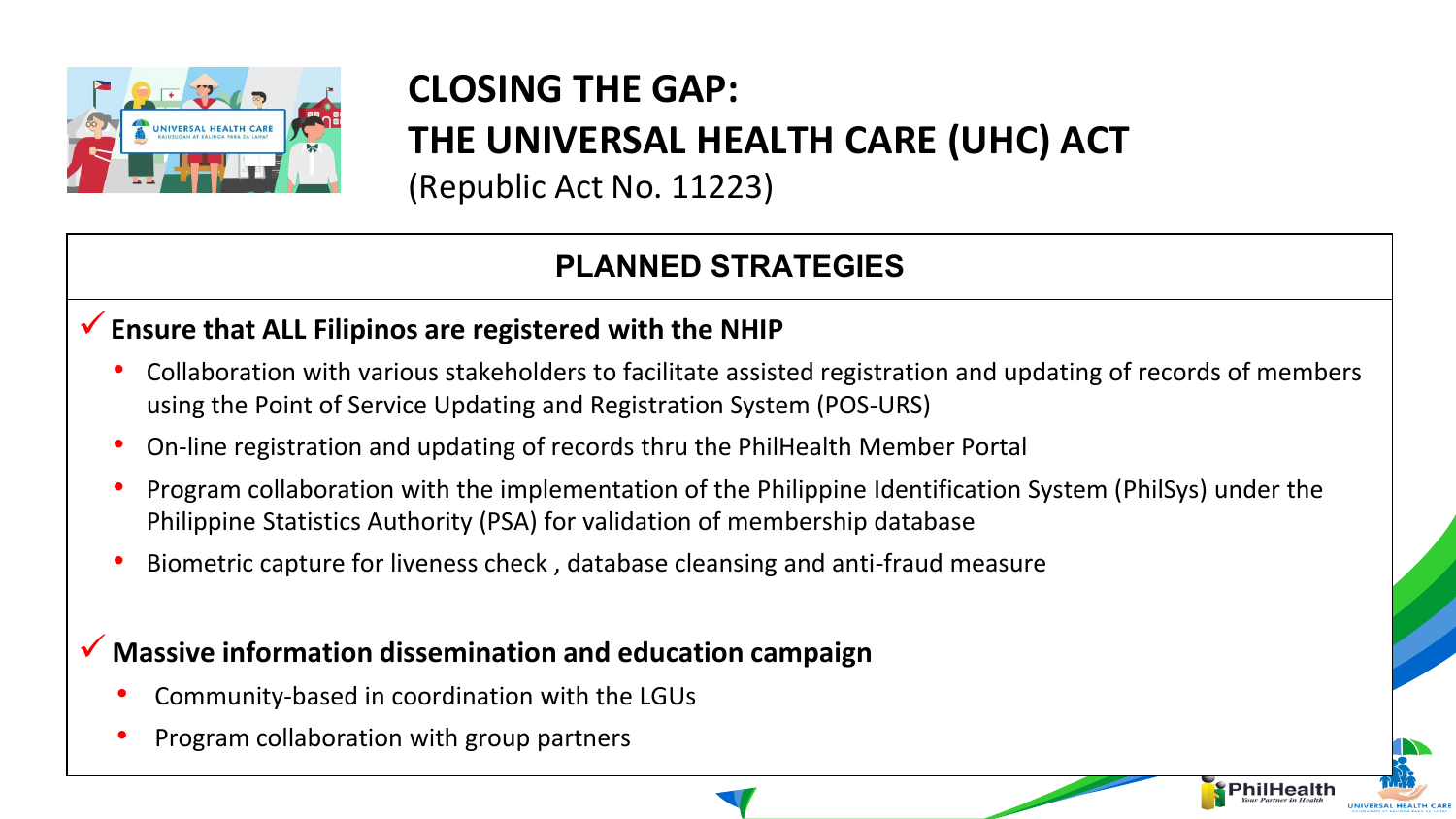

# **CLOSING THE GAP: THE UNIVERSAL HEALTH CARE (UHC) ACT**

(Republic Act No. 11223)

### **PLANNED STRATEGIES**

#### ✓**Implementation of Accounts Management for the workers in the informal economy**

- Designation of account managers by geographic area, i.e., province, city, municipality, barangay
- Imposition of interest for late payments
- Legal action for delinquent members

✓**Partnerships with DSWD and the LGUs for the assessment of financial capability of individuals**

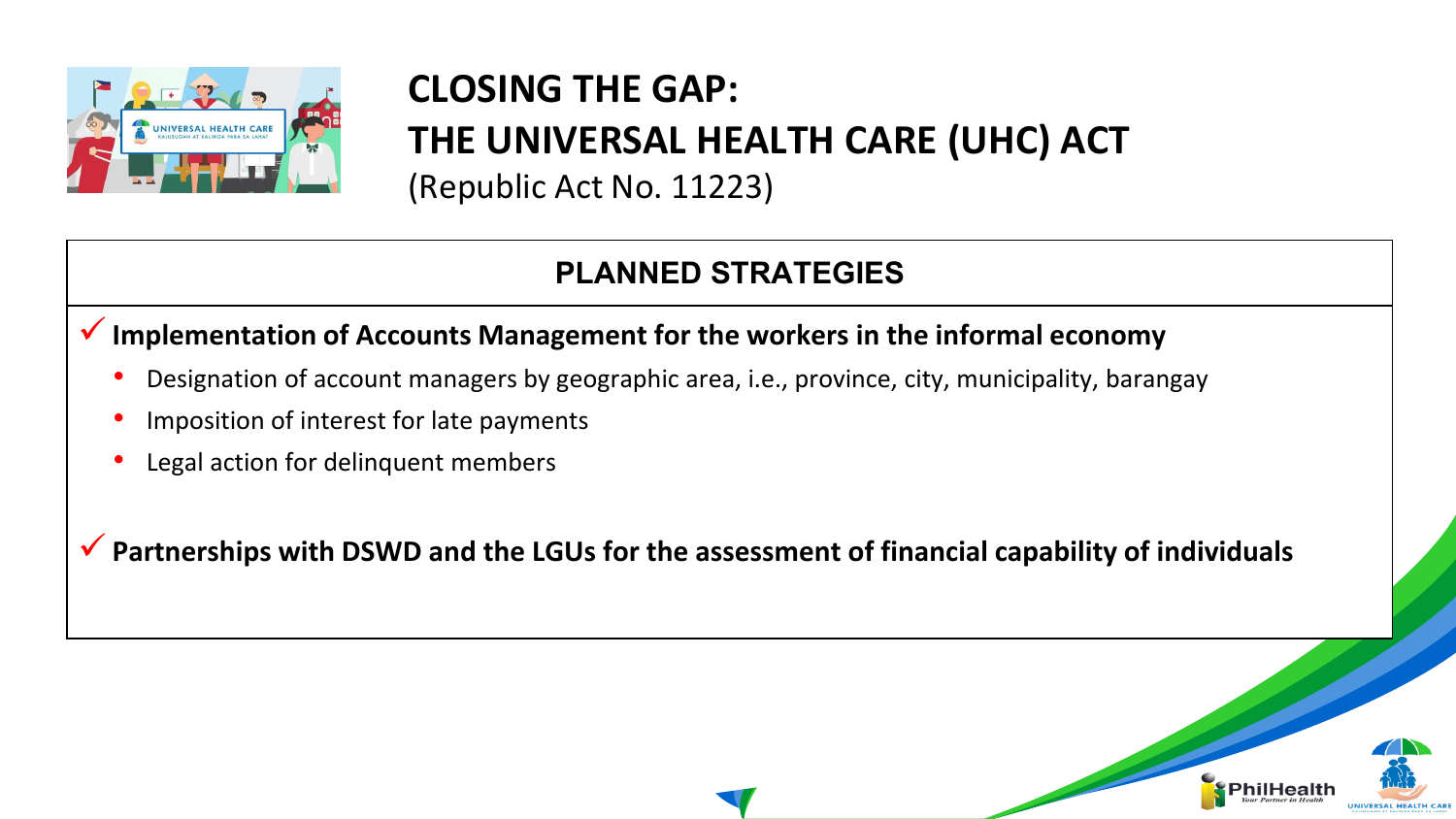### **Existing Enrollment Schemes: Workers in the Informal Economy**

| <b>Individually Paying Program</b>                                                                                   | <b>Mechanism</b>                          | <b>Group Schemes</b><br>(iGroup/Group Enrollment Program)                                                                                        |
|----------------------------------------------------------------------------------------------------------------------|-------------------------------------------|--------------------------------------------------------------------------------------------------------------------------------------------------|
| <b>Online: PhilHealth Member Portal</b><br>Assisted (using POS-URS): LHIOs, PhilHealth<br><b>Express, HCIs, LGUs</b> | <b>Registration</b>                       | Facilitated by partner LGUs/ organizations using<br><b>POS-URS</b><br>Institutional Arrangement: Signed MOA and/or<br>Letter of Commitment (LoC) |
| Premium schedule per Sec. 10 of the UHC Act, to<br>be paid by the member or benefactor                               | Premium<br><b>Contributions</b>           | Premium schedule per Sec. 10 of the UHC Act, to<br>be paid by the member and/or group partner                                                    |
| <b>Monthly, Quarterly</b><br>To be remitted by the member to the LHIOs or<br>ACAs (Online / Over the Counter)        | <b>Mode of Payment</b>                    | Monthly, Quarterly, Semi-Annually, Annually<br>To be remitted by the partners to the LHIOs or<br><b>ACAs (Online/ Over the Counter)</b>          |
| Not applicable                                                                                                       | <b>Premium Discount</b>                   | Subject to group size                                                                                                                            |
| 1.5%, monthly compounded                                                                                             | Interest for Late<br>Payment              | 1.5%, monthly compounded                                                                                                                         |
| Immediate Eligibility, PIN                                                                                           | <b>Eligibility</b><br><b>Requirements</b> | Immediate Eligibility, PIN                                                                                                                       |
| Unified Inpatient Benefit & KonSulta Package                                                                         | <b>Benefits</b>                           | Unified Inpatient Benefit & KonSulta Package                                                                                                     |
| Thru community-based "Alaga Ka" to be done by<br>$\bullet$<br>PhilHealth, in coordination with the LGU               | <b>Education of</b><br><b>Members</b>     | Thru "Alaga Ka" in coordination with group<br>partners                                                                                           |

nilHealth

UNIVERSAL HEALTH CAR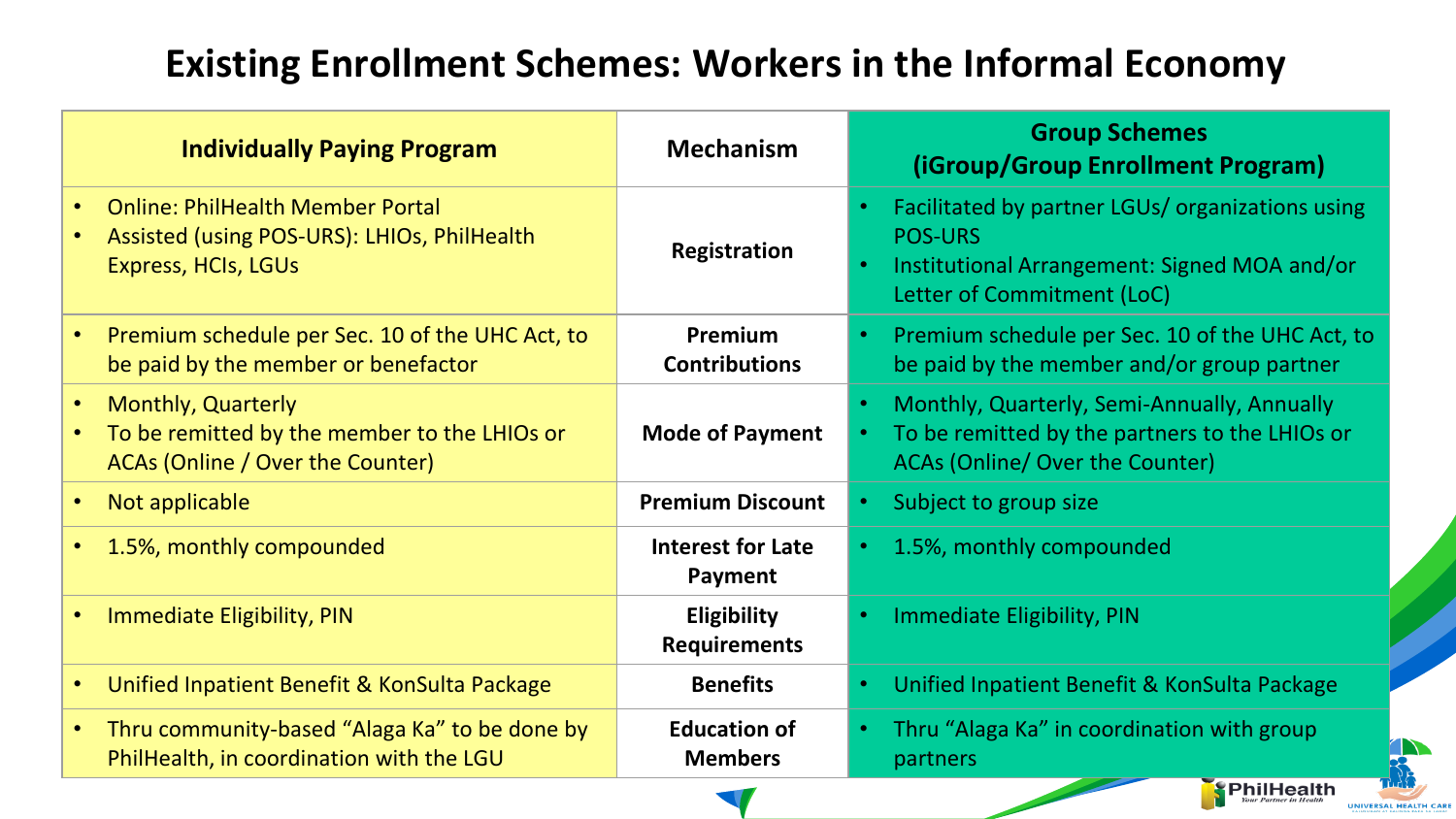## **ENSURING HEALTH INSURANCE COVERAGE OF THE WORKERS IN THE INFORMAL ECONOMY UNDER THE UNIVERSAL HEALTH CARE ACT**



UNIVERSAL HEALTH CAR